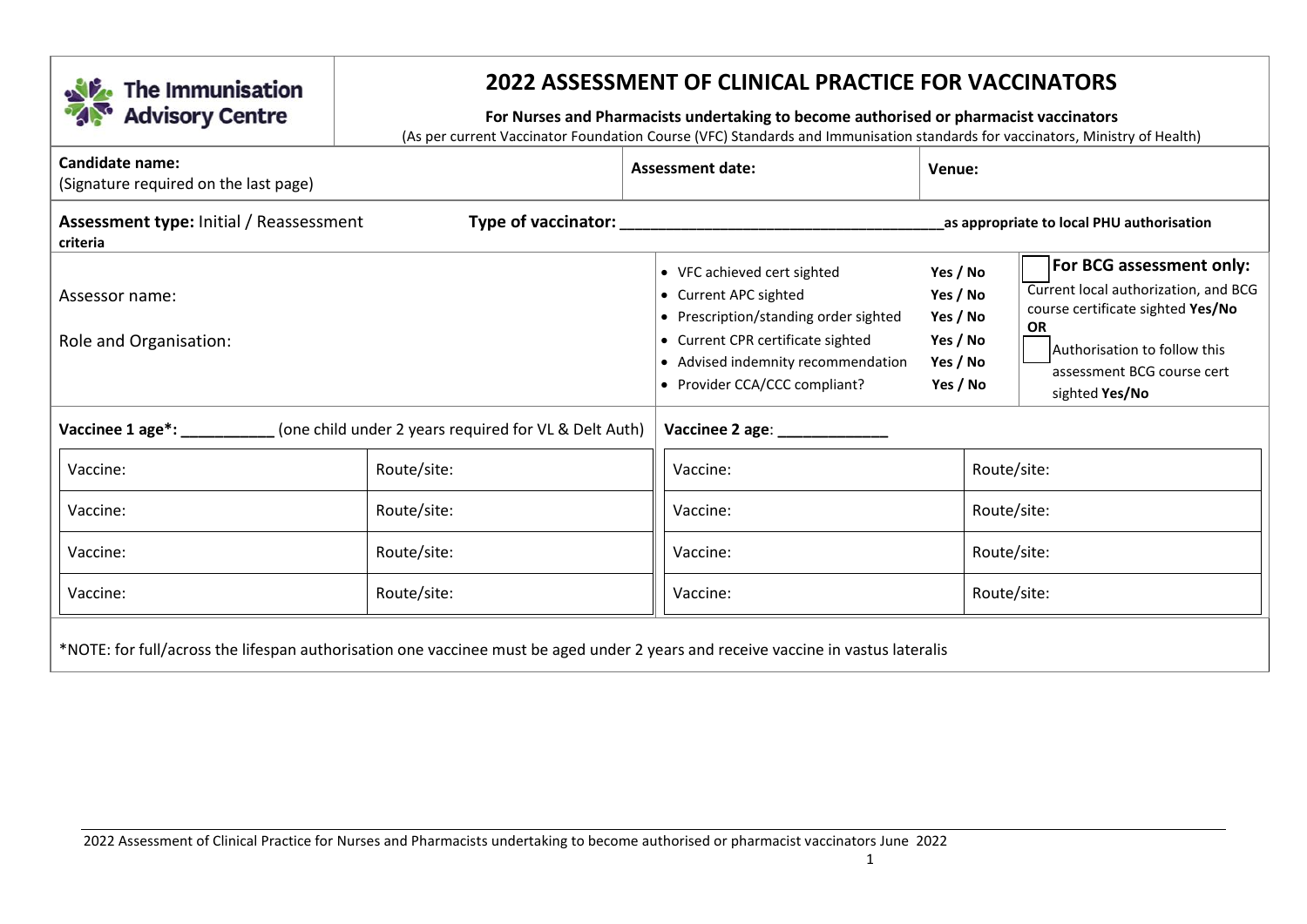There are six standards vaccinators are assessed against during clinical assessment NOTE: evidence/judgement of these standards can overlap

- 1. The vaccinator is competent in all aspects of the immunisation technique and has the appropriate knowledge and skills for the task
- 2. The vaccinator obtains informed consent to immunise
- 3. The vaccinator provides safe immunisation
- 4. The vaccinator documents information on the vaccine(s) administered and maintains patient confidentiality
- 5. The vaccinator administers all vaccine doses for which the vaccinee is due at each visit and only follows true contraindications
- 6. The vaccinator reports adverse events following immunisation promptly, accurately and completely

| Evidence/Judgement                                                                                                                         |                                                                                              | <b>Comments</b> | C                                                 | <b>NA</b> | <b>NYC</b> |  |
|--------------------------------------------------------------------------------------------------------------------------------------------|----------------------------------------------------------------------------------------------|-----------------|---------------------------------------------------|-----------|------------|--|
| Standard 3 The vaccinator provides safe immunisation<br><b>Section One:</b>                                                                |                                                                                              |                 |                                                   |           |            |  |
|                                                                                                                                            | The vaccinator demonstrates management of:                                                   |                 |                                                   |           |            |  |
|                                                                                                                                            | Providing an appropriate venue, including privacy, space for family/whanau, breastfeeding    |                 |                                                   |           |            |  |
| mother                                                                                                                                     |                                                                                              |                 |                                                   |           |            |  |
| $\bullet$                                                                                                                                  | Adverse Events following Immunisation (AEFI) & can differentiate between anaphylaxis and     |                 |                                                   |           |            |  |
| other reactions.                                                                                                                           |                                                                                              |                 |                                                   |           |            |  |
| $\bullet$                                                                                                                                  | Onsite emergency equipment including how often is it checked and documented?                 |                 |                                                   |           |            |  |
| $\bullet$                                                                                                                                  | The Cold chain and has access to appropriate national standards.                             |                 |                                                   |           |            |  |
| $\bullet$                                                                                                                                  | Cold chain breaches, initial steps and who to contact.                                       |                 |                                                   |           |            |  |
| $\bullet$                                                                                                                                  | Safe vaccination environment. Access to sharps bins, hand hygiene, infection, prevention and |                 |                                                   |           |            |  |
| control processes.                                                                                                                         |                                                                                              |                 |                                                   |           |            |  |
|                                                                                                                                            | The vaccinator is aware of staffing requirements to provide vaccination services.            |                 |                                                   |           |            |  |
| <b>Section Two:</b><br>Standard 6 The vaccinator reports adverse events following immunisation promptly, accurately and completely         |                                                                                              |                 |                                                   |           |            |  |
|                                                                                                                                            | The vaccinator is able to manage adverse events following immunisation and can describe:     |                 |                                                   |           |            |  |
| What AEFI require reporting.                                                                                                               |                                                                                              |                 |                                                   |           |            |  |
|                                                                                                                                            | How AEFI are reported and who else should be informed of the event.                          |                 |                                                   |           |            |  |
| $\bullet$                                                                                                                                  | How to access the CARM form.                                                                 |                 |                                                   |           |            |  |
|                                                                                                                                            | Who can report adverse events to CARM.                                                       |                 |                                                   |           |            |  |
| Where the AEFI are recorded e.g. Well Child Tamariki Ora Book, GP, vaccinator records                                                      |                                                                                              |                 |                                                   |           |            |  |
| <b>Section Three:</b><br>Standard 5 The vaccinator administers all vaccine doses due at each visit and only follows true contraindications |                                                                                              |                 |                                                   |           |            |  |
| Prior to vaccinating the vaccinator:                                                                                                       |                                                                                              |                 |                                                   |           |            |  |
|                                                                                                                                            | Undertakes an appropriate pre-vaccination clinical assessment/check & identifies supporting  |                 |                                                   |           |            |  |
| resources.                                                                                                                                 |                                                                                              |                 |                                                   |           |            |  |
|                                                                                                                                            |                                                                                              |                 | Determines the current health status of vaccinee. |           |            |  |

2022 Assessment of Clinical Practice for Nurses and Pharmacists undertaking to become authorised or pharmacist vaccinators June 2022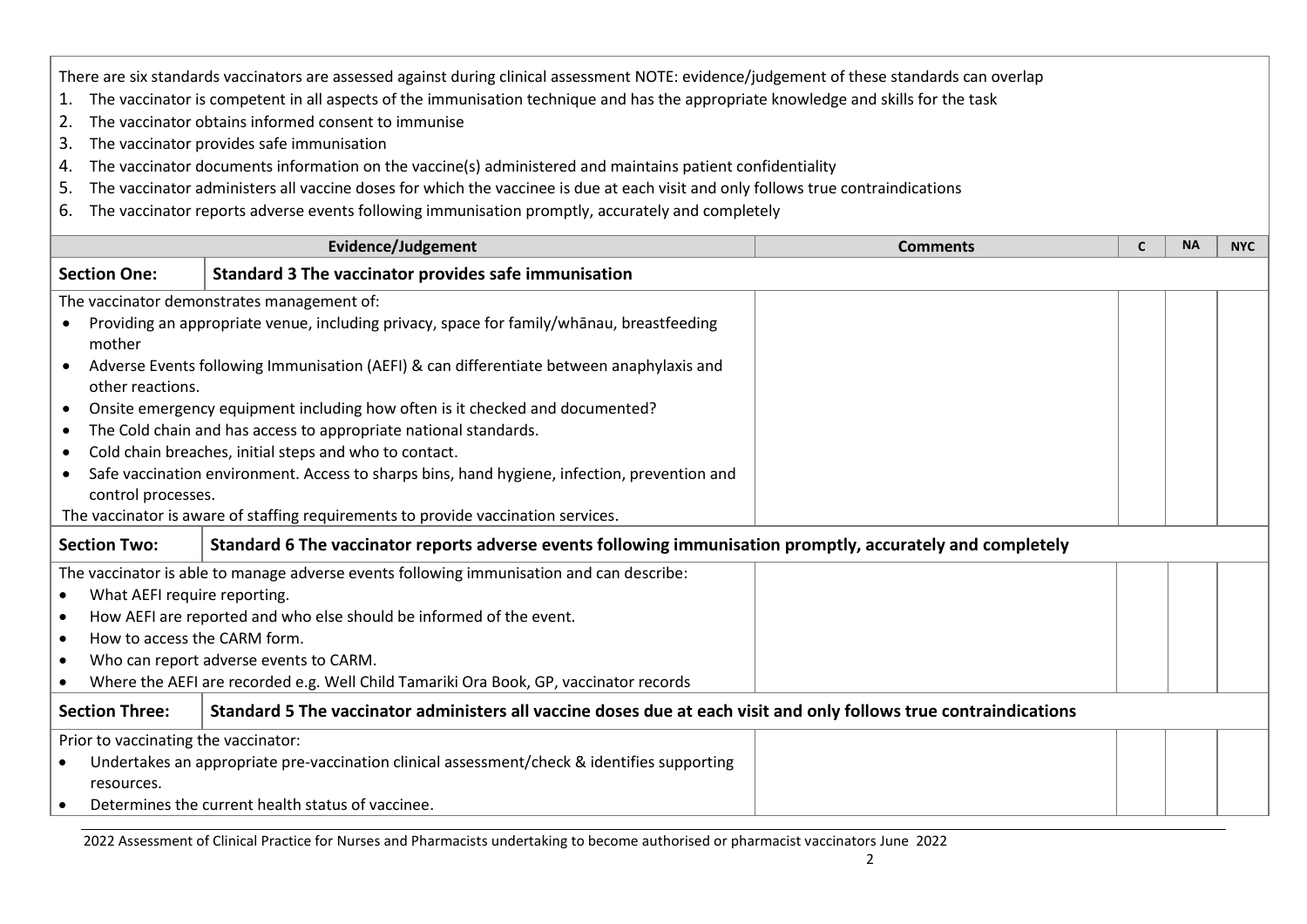| Enquires about reactions to previous immunisations and identifies true contraindications, |  |  |
|-------------------------------------------------------------------------------------------|--|--|
| including in relation to live attenuated vaccines (LAV)                                   |  |  |
| Confirms immunisation history (including date of last immunisation event), demonstrates   |  |  |
| status query done (as appropriate to setting).                                            |  |  |
| Describe catch-up immunisation planning including knows the spacing between two LAV or    |  |  |
| between vaccines with same antigens, what resources are available & who to contact for    |  |  |
| support.                                                                                  |  |  |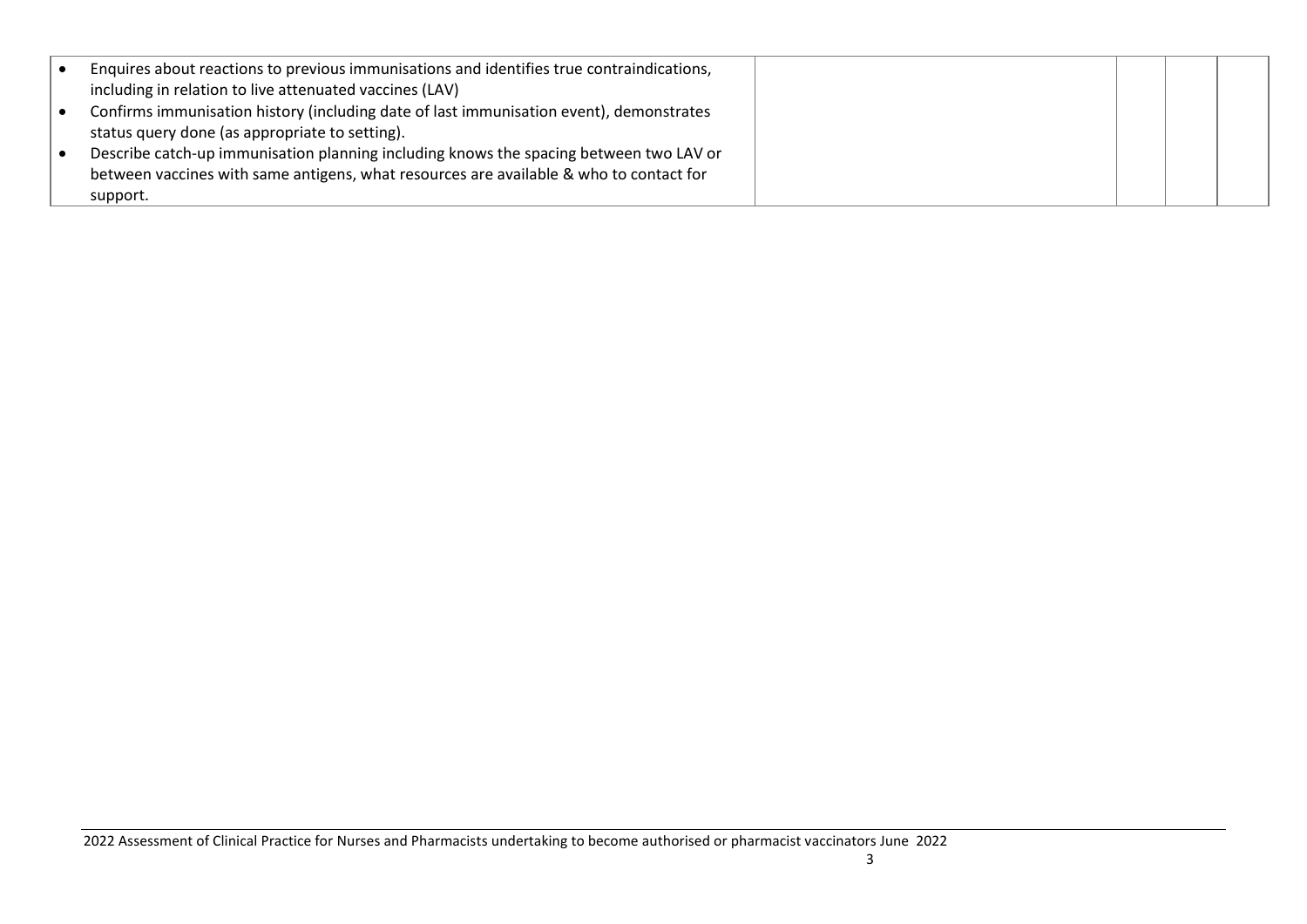|                                                                                                                                                                                                                                                                                                                                                                                                                                                                                                                                                                                                                                                                                                                                                                                                                                                                               | Evidence/Judgement                                                                                                                                     | <b>Comments</b> | C | <b>NA</b> | <b>NYC</b> |
|-------------------------------------------------------------------------------------------------------------------------------------------------------------------------------------------------------------------------------------------------------------------------------------------------------------------------------------------------------------------------------------------------------------------------------------------------------------------------------------------------------------------------------------------------------------------------------------------------------------------------------------------------------------------------------------------------------------------------------------------------------------------------------------------------------------------------------------------------------------------------------|--------------------------------------------------------------------------------------------------------------------------------------------------------|-----------------|---|-----------|------------|
| <b>Section Four:</b>                                                                                                                                                                                                                                                                                                                                                                                                                                                                                                                                                                                                                                                                                                                                                                                                                                                          | Standard 2 The vaccinator obtains informed consent to immunise                                                                                         |                 |   |           |            |
| The vaccinator:<br>Obtains consent for each immunisation episode from the individual/parent/guardian/whānau<br>and document.<br>Assesses individual/parent/guardian knowledge of vaccine preventable diseases and immunity<br>$\bullet$<br>and discuss as appropriate.<br>Provides written and verbal information about diseases and risks/benefits of the vaccines as<br>appropriate.<br>Demonstrates how to access interpreting services.<br>$\bullet$<br>Picks up on cues, concerns, encourage questions, and allow time to reflect on information<br>$\bullet$<br>provided<br>Explains required processes for National Immunisation Register including option for opt off.<br>$\bullet$<br>Explains the information required to be discussed if vaccinations are declined.<br>$\bullet$                                                                                   |                                                                                                                                                        |                 |   |           |            |
| Explains rationale for post immunisation wait and rationale for variations.                                                                                                                                                                                                                                                                                                                                                                                                                                                                                                                                                                                                                                                                                                                                                                                                   |                                                                                                                                                        |                 |   |           |            |
|                                                                                                                                                                                                                                                                                                                                                                                                                                                                                                                                                                                                                                                                                                                                                                                                                                                                               | <b>Section Five:</b><br>Standard 1 The vaccinator is competent in the immunisation technique and has the appropriate knowledge and skills for the task |                 |   |           |            |
| The vaccinator:<br>Uses clean technique in preparing and administering the vaccine including hand hygiene.<br>Checks the correct vaccine, visual appearance, the expiry date & demonstrates correct vaccine<br>preparation.<br>Administers the correct vaccines for the age and history of the vaccine recipient.<br>Chooses the appropriate needle size, gauge and route for the vaccines including subcutaneous<br>route.<br>Instructs the individual on how to position for safe and comfortable vaccination event (if<br>$\bullet$<br>parent/caregiver how to hold infant or child securely and comfortably).<br>Demonstrates correct site selection.<br>$\bullet$<br>Follows appropriate strategies for mitigation of vaccination pain and distress.<br>$\bullet$<br>Safe disposal of needles/syringes/vaccine applicators/vaccines and spillages (blood or<br>vaccine). |                                                                                                                                                        |                 |   |           |            |
| <b>Section Six:</b>                                                                                                                                                                                                                                                                                                                                                                                                                                                                                                                                                                                                                                                                                                                                                                                                                                                           | Standard 4 The vaccinator documents information on the vaccine(s) administered and maintains patient confidentiality                                   |                 |   |           |            |
| Full, clear, and comprehensive documentation as per standard 4.3 is entered onto correct<br>digital platform as per requirements for vaccines administered.                                                                                                                                                                                                                                                                                                                                                                                                                                                                                                                                                                                                                                                                                                                   |                                                                                                                                                        |                 |   |           |            |